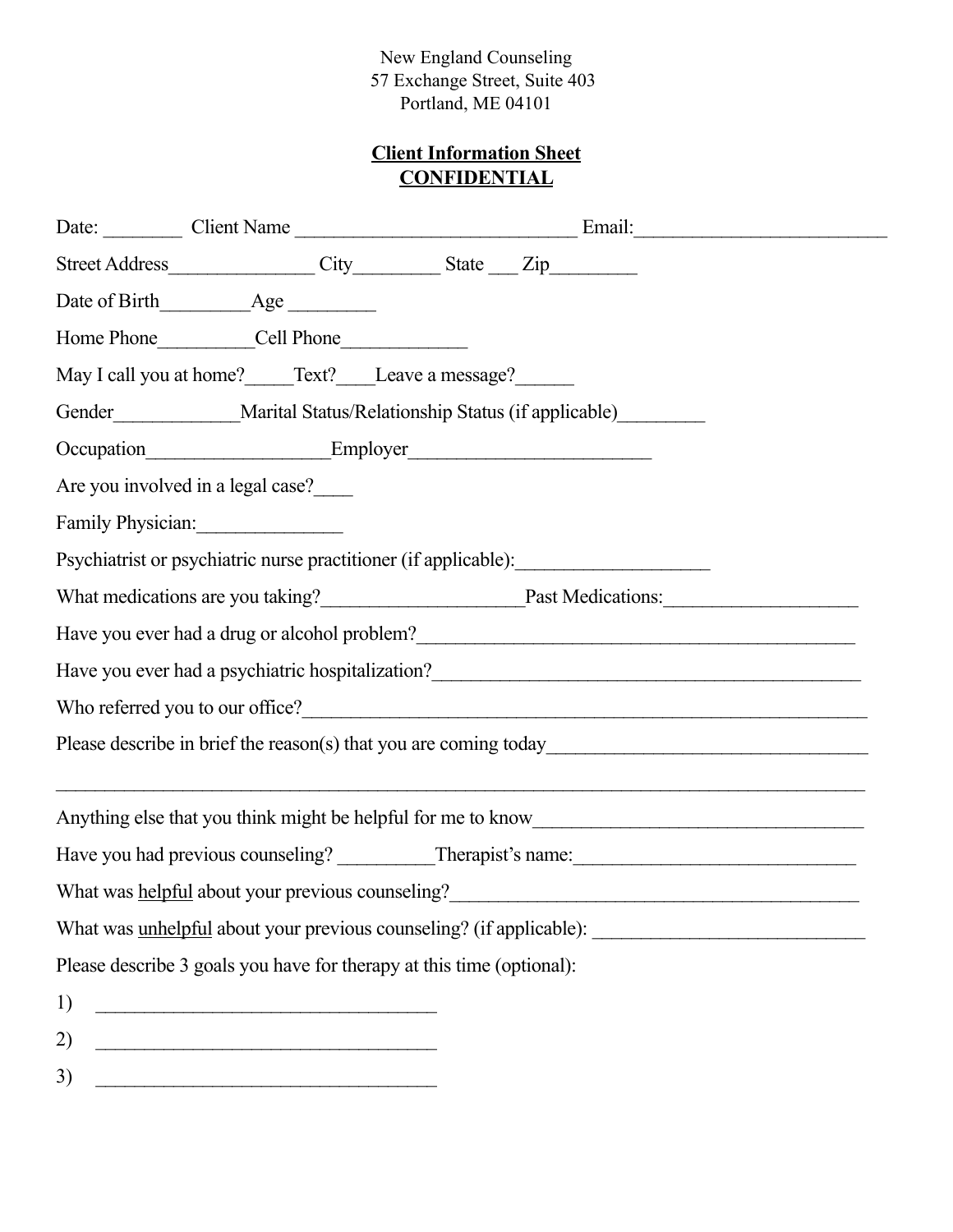#### **Client Service Agreement & Consent to Treatment**

I, consent to mental health services. I am aware that the practice of medicine, psychiatry and psychology are not exact sciences and acknowledge that no guarantee has been made to me as to the results of evaluation or treatment, the number of sessions necessary, or the total cost of all services. I authorize The Counseling Associates to bill my medical insurance and to release any information necessary to file a claim with my insurance company, HMO, FAP, or any other agency or individual providing reimbursement services. Your contract with your health insurance company requires that we provide certain information relevant to the services which you receive. We are required to provide a clinical diagnosis and sometimes additional clinical information such as treatment plans, summaries, or copies of your entire Clinical Record. We will make every effort to release only the minimum information about you that is necessary for the purpose requested. This information will become part of the insurance company files. We will provide you with a copy of any report we submit, if you request it. By signing this Agreement, you agree that we may provide requested information to your carrier. You always have the right to pay directly for our services yourself to avoid the disclosure of any information to your insurance company (unless prohibited by your insurance contract).

You may revoke this agreement in writing at any time. That revocation will be binding unless our office staff have taken action in reliance on it; if there are obligations imposed on us by your health insurer in order to process or substantiate claims made under your policy; or if you have not satisfied any financial obligations you have incurred. If you have any questions regarding the above, please speak with Dr. McCullough.

#### **Confidentiality**

Please see Maine Notice Form for the Health Insurance Portability and Accountability Act attached. Your signature below serves as an acknowledgement that you have been given access to a copy of and have read the "Maine Notice Form" for the Health Insurance Portability and Accountability Act (HIPPA).

Patient's Signature Date

 $\mathcal{L}_\text{max}$  and the contract of the contract of the contract of the contract of the contract of the contract of the contract of the contract of the contract of the contract of the contract of the contract of the contrac

If the patient is a minor, signature of individual with legal custody of child is required.

 $\mathcal{L}_\text{max}$  and the contract of the contract of the contract of the contract of the contract of the contract of the contract of the contract of the contract of the contract of the contract of the contract of the contrac Parent or Guardian Signature Date

#### **Confidentiality Regarding Minors**

*Patients under 18 years of age who are not emancipated and their parents should be aware that the law may allow parents to examine their child's treatment records. Privacy in psychotherapy is often crucial to successful progress. Thus, before giving parents any information, the counselor will discuss this with the child, if possible, and do their best to handle any objections he/she may have. If the counselor believes that a child is in danger or is a danger to someone else, they will immediately notify the parents of their concern.*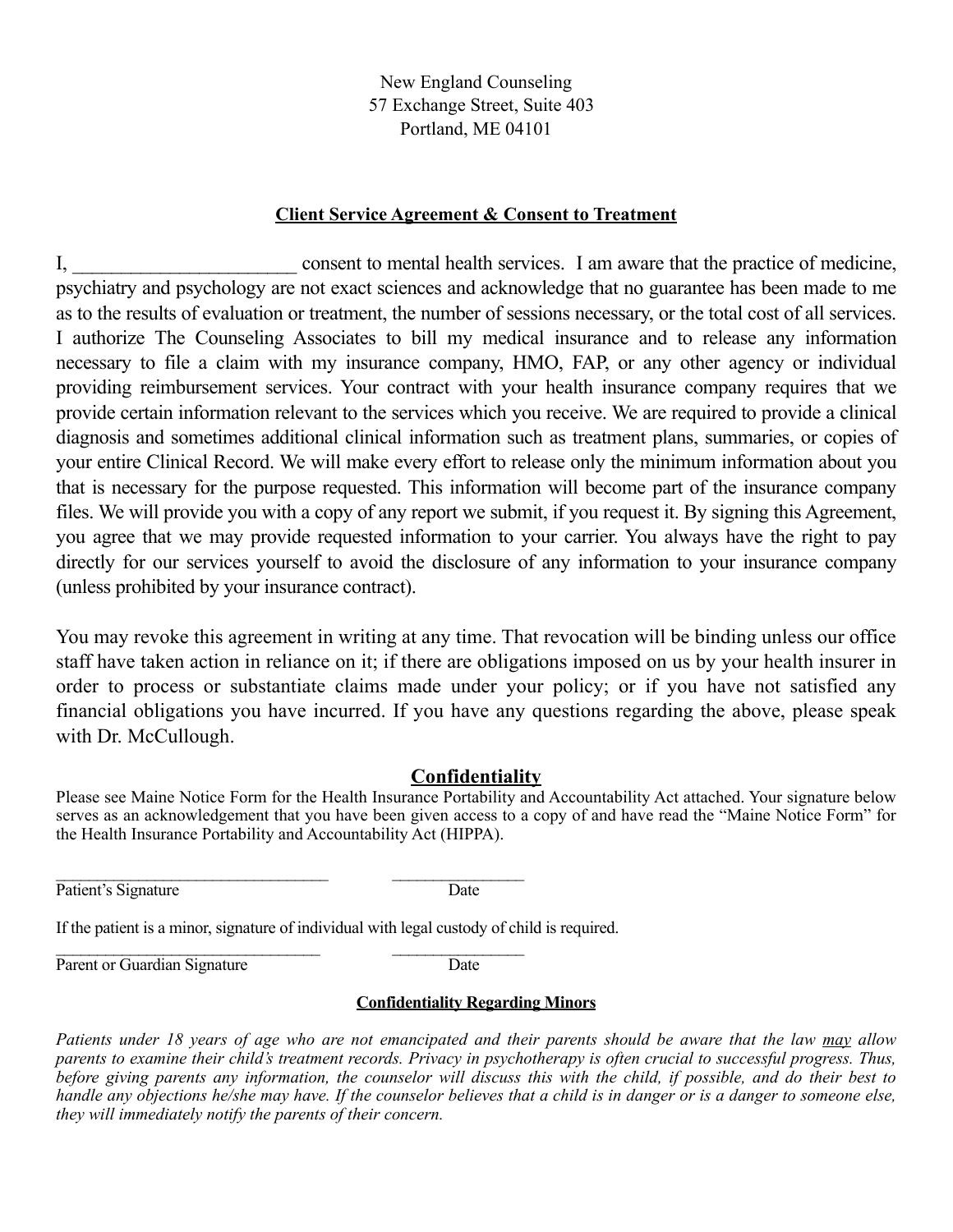#### **Cancellations and Missed Appointments**

Your counseling requires that your counselor reserve a significant amount of time exclusively for your benefit. In the event that your schedule requires you to reschedule or cancel an appointment, we will be happy to do so with **AT LEAST 48 HOURS NOTICE (24 hours minimum).** This procedure allows the opportunity for this time to be available to other clients.

We understand that at some time each of us may experience an emergency or simply forget an appointment. However, following the first failure to cancel at least 24 hours in advance, you will be charged the regular fee for services in the amount of \$175 for subsequent failures to cancel without adequate notice. Failure to pay this fee may result in termination of treatment and/or submission to a collections agency. Charges for missed appointments cannot be submitted for health insurance reimbursement. *Please note that if a makeup session is available the same week as the initial appointment, the \$175 will be credited and insurance can be billed for the session.* 

### **Emergencies**

Your counselor will make every effort to be available in case of emergency. However, since our practice is for outpatient services only, we cannot guarantee around-the-clock availability. Therefore, in the event of an emergency if you cannot reach your counselor you are instructed to contact 911 or visit the local emergency room.

The undersigned certifies that he/she has read the agreement and understands the foregoing and agrees to abide by its terms.

Patient's Signature Date

If patient is a minor, parent or guardian Signature Date

\_\_\_\_\_\_\_\_\_\_\_\_\_\_\_\_\_\_\_\_\_\_\_\_\_\_\_\_\_\_\_\_\_ \_\_\_\_\_\_\_\_\_\_\_\_\_\_\_\_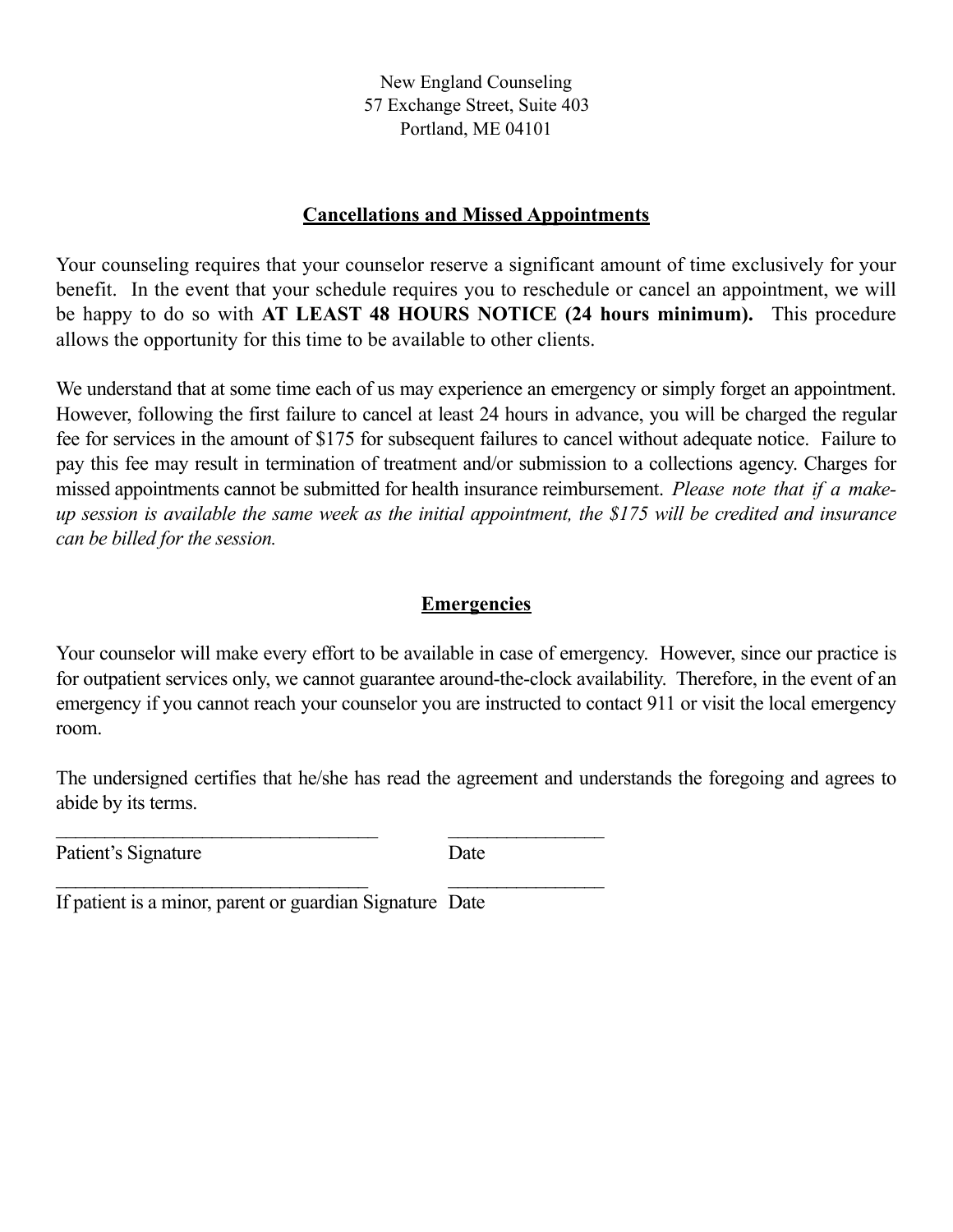#### **Payment/Billing Policies**

Psychotherapy session will be between 40-55 minutes depending upon your insurance plan. Your counselor will spend additional time prior to and after your session making and reviewing notes regarding your treatment plan and progress. Our usual office charge is \$200 for the initial session and \$175 per session for counseling thereafter.

All fees shall be due and paid at the time the service is rendered. We accept several insurance policies and do all billing on your behalf. We will let you know upfront prior to the first session what your responsibility is per your insurance company. However, if insurance payment is delayed or declined for any reason, you will be held responsible for all amounts not paid for by insurance. Rarely do we see this as an issue.

Telephone calls related to therapy, or calls made in your behalf, along with correspondence regarding case management that last longer than 10 minutes will be billed at the usual hourly rate. In addition, if your managed care plan requires additional paperwork your counselor will complete this additional paperwork as part of the counseling session.

The undersigned certifies that he/she has read the agreement and understands the foregoing and agrees to abide by its terms.

Patient's Signature Date

 $\mathcal{L}_\text{max}$  and the contract of the contract of the contract of the contract of the contract of the contract of the contract of the contract of the contract of the contract of the contract of the contract of the contrac

# **Please present with your paperwork: Health Insurance Card and Driver's License**